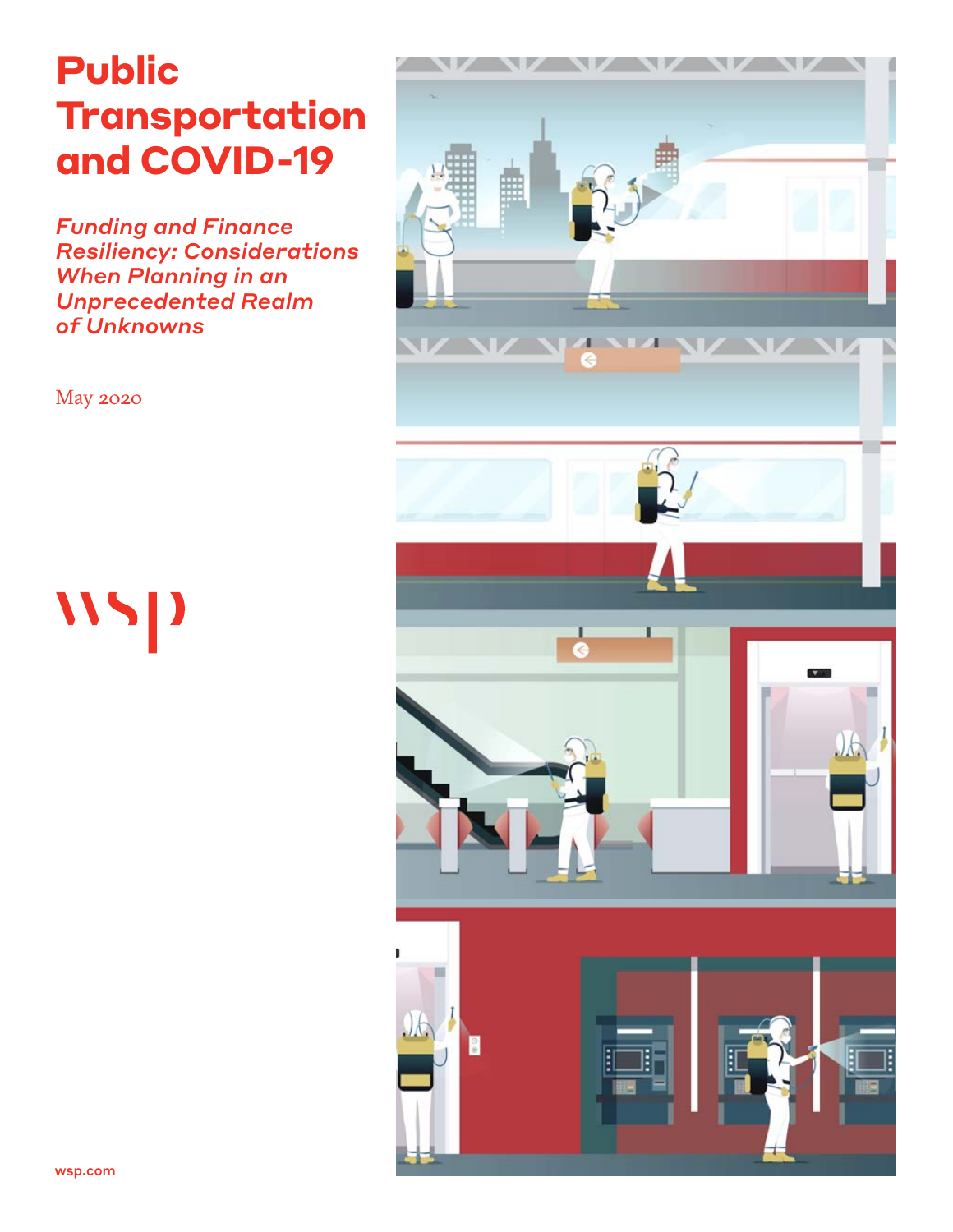# <span id="page-1-0"></span>**Public Transportation and COVID-19**

*Funding and Finance Resiliency: Considerations When Planning in an Unprecedented Realm of Unknowns*

# *Contents*

 $\mathbf{W}$ 

| Coronavirus Aid, Relief and Economic Security                                |  |
|------------------------------------------------------------------------------|--|
|                                                                              |  |
|                                                                              |  |
| Fixing America's Surface Transportation                                      |  |
| Federal Discretionary Grant Programs 5                                       |  |
|                                                                              |  |
| Action Plan: Manage Cost and Funding  5                                      |  |
| <b>Scenario Planning: Identifying Impacts,</b>                               |  |
| Recovery Outlook: Economy, Employment                                        |  |
| Recovery Outlook: Ridership and Fare Revenue 7                               |  |
|                                                                              |  |
|                                                                              |  |
|                                                                              |  |
|                                                                              |  |
|                                                                              |  |
| Action Plan: Adapt Service to Evolving Market 9                              |  |
|                                                                              |  |
| Action Plan: Capital Improvement Planning 9                                  |  |
|                                                                              |  |
|                                                                              |  |
|                                                                              |  |
|                                                                              |  |
|                                                                              |  |
| Webinar: Emergency Funding Options and<br>Strategies for Transit Agencies 11 |  |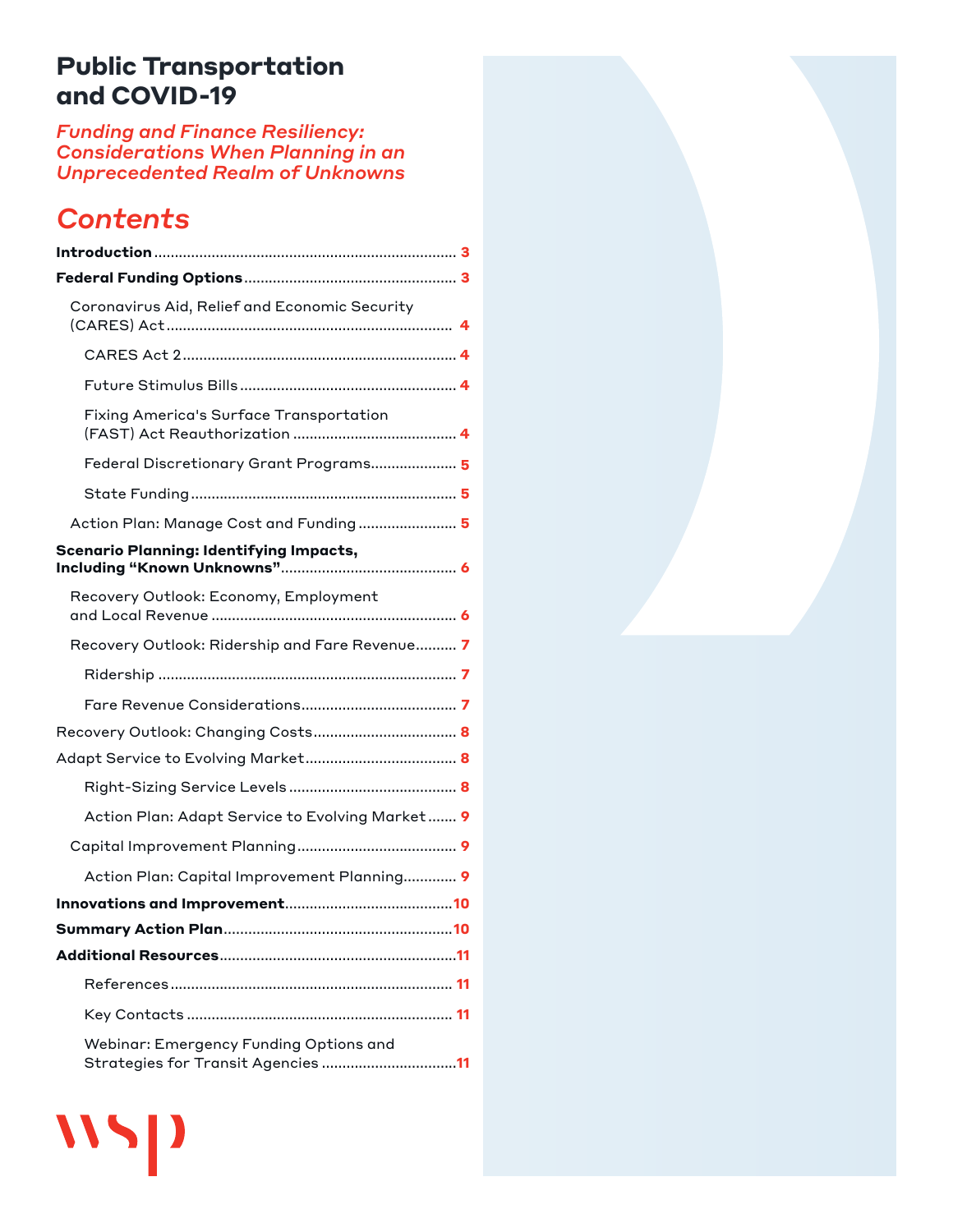# <span id="page-2-0"></span>Introduction

The impacts of COVID-19 on public transportation have been substantial and far reaching with devastating numbers of agency operators and staff diagnosed with the disease, including many fatalities. Public transportation agencies are facing unprecedented challenges ranging from rates of absenteeism across their operators, ridership declines of 60 to 90 percent, new practices for sanitization and personal protective equipment (PPE) to maintain safety for operators and riders, and many others all while continuing to serve a critical need to provide transportation for essential workers and essential trips to access food and medical treatment for citizens. Many agencies have taken on new roles in serving their communities, such as partnering to deliver food and critical supplies to elderly, disabled and other groups most at-risk. In this environment of constantly changing circumstances, agencies understand the need to focus on their emergency response and plan for recovery.

The road to recovery must address funding and finance resiliency planning to account for changing costs and revenues. Sales tax and fare revenue are anticipated to be among the most substantially impacted revenue sources by COVID-19, both in the immediate months and beyond at unknown levels resulting from shelter-in-place orders across much of the country, growing unemployment and long-term impacts to the economy and transportation behaviors. This paper describes considerations that impact planning for funding and finance resiliency, issues for discussion amongst agencies planning for recovery and transitioning to the new normal, and a staged approach to developing an action plan for transition and recovery.

# Federal Funding Options

Transit agencies across the U.S. are reviewing and updating their fiscal budgets and deciding how to utilize the new CARES Act funds, while considering the status and outlook for all funding sources including federal, state, regional and local funding, both discretionary and formulaic. The following section provides an overview of federal funding and its uses.

| <b>EMERGENCY<br/>RELIEF FUNDS</b>                                                           | <b>CARES ACT</b><br><b>FUNDING</b>                                                                                                                                                                                                                                                                      |
|---------------------------------------------------------------------------------------------|---------------------------------------------------------------------------------------------------------------------------------------------------------------------------------------------------------------------------------------------------------------------------------------------------------|
| <b>Most Constrained</b>                                                                     | Most Flexible                                                                                                                                                                                                                                                                                           |
| Urbanized Area (5307) and Rural Area (5311) Funds Previously Apportioned                    | Additional \$25B apportioned based on Urbanized Area (5307),<br>Rural (5311), State of Good Repair (5337) and Growing States (5340) formulas                                                                                                                                                            |
| Capital and Operating Expenses Eligible                                                     | All Capital Needs (Rolling Stock, Facilities) Eligible<br>All Operating Expenses Eligible                                                                                                                                                                                                               |
| Federal Share: Up to 100% (per latest FTA guidance)                                         | Federal Share: Up to 100%                                                                                                                                                                                                                                                                               |
| Funds Available Starting on the Date of State Emergency<br>Declared by the State's Governor | Funds Available for Expenses Starting January 20th; No Lapse Date                                                                                                                                                                                                                                       |
| . Need to Document Link to COVID-19 Response                                                | • Expeditions Spending Encouraged<br>. Split letter needed for Agencies Sharing UZA Fund<br>• Fare/Non-Operating Revenue Losses Covered Indirectly<br>• Limitations:<br>• PM or bus replacement do not need to be in the TIP/STIP<br>• Fleet and facility expansion projects have to be in the TIP/STIP |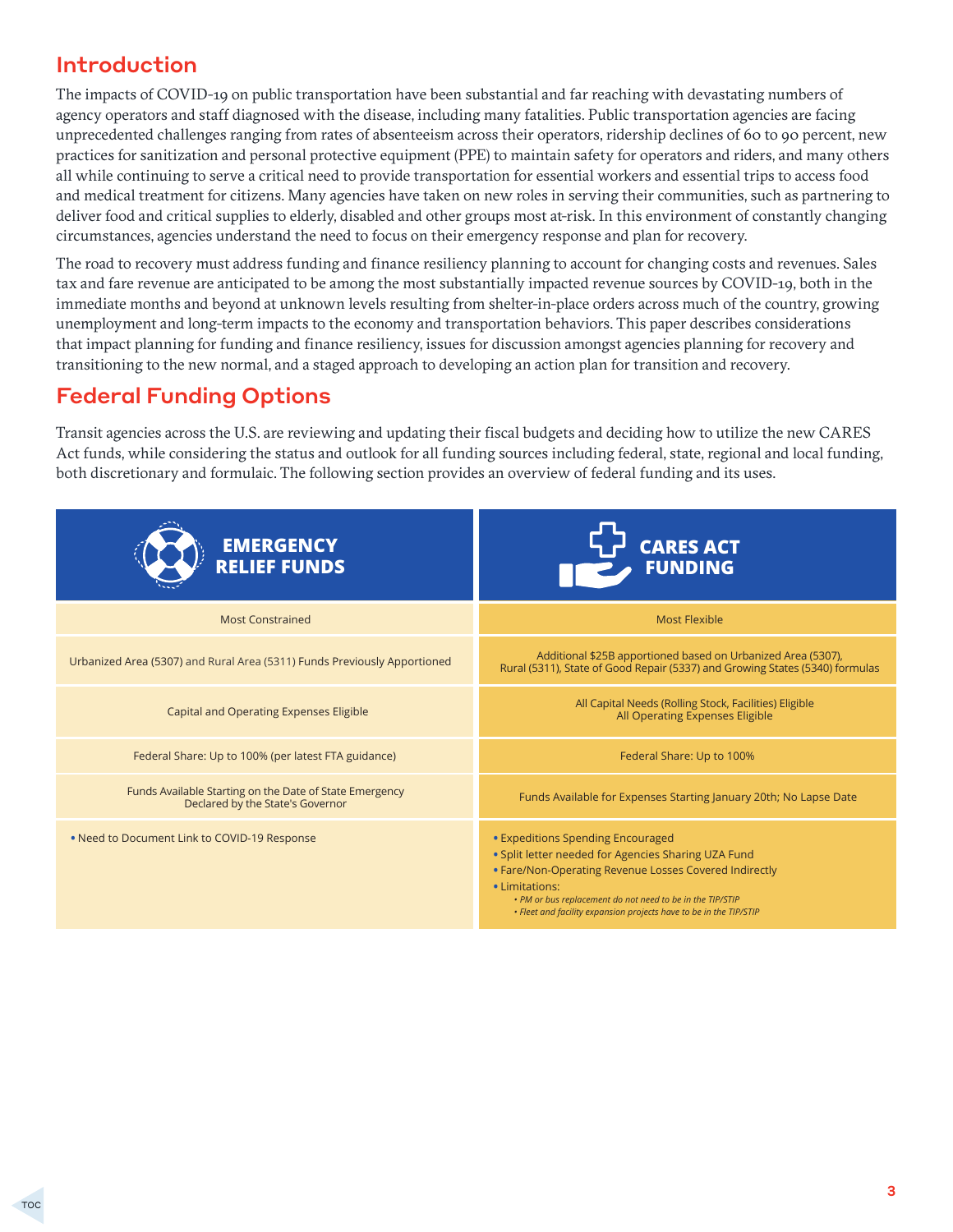#### <span id="page-3-0"></span>CARES ACT

Congress has passed a series of bills to shore up the economy in the face of the COVID-19 virus. To date, the bills have been primarily focused on providing federal funds for small businesses and unemployment compensation and direct payments to individuals. The third bill, the CARES Act, also included \$36 billion in funding for transportation (\$25 billion for transit, \$10 billion for airports and \$1 billion for Amtrak). These funds have already been allocated to the recipient agencies. However, these funds are primarily for operating assistance – to replace lost state and local revenue because of reduced ridership, not for capital expenditures (although technically eligible). Revenue losses continue to mount, even in the short time since the CARES Act passed. It has become apparent that the CARES Act funding will cover only a portion of funding shortfalls expected to result from the COVID-19 impacts.

#### CARES ACT 2

There was early speculation and hope that the next COVID-19-related bill would be focused on stimulus and economic recovery (rather than aid) and would include significant funding for infrastructure. However, the immediate needs of business and individuals continues to grow and there is no clear end to the crisis. Congress recently passed the "CARES Act 2" bill – providing \$484 billion focused solely on additional aid for businesses and healthcare and does not include any funding for infrastructure or other stimulus activities. The bill includes funding for the small business Paycheck Protection Program, grants and loans for the Small Business Administration's Economic Injury Disaster Loan Program, reimbursements for hospitals and healthcare providers, and funding for coronavirus testing.

#### FUTURE STIMULUS BILLS

Congress is likely to pass one or more stimulus bills, though timing and contents are yet unknown. The bill(s) could include all or some of three things – more aid money to transit, rail and airports and new money for state departments of transportation (DOTs) to replace lost state revenue, reauthorization of the surface transportation FAST Act alone, and/or FAST Act reauthorization plus broader infrastructure funding to include money for water, power, broadband, etc. Congress does not appear to be interested in doing another American Recovery and Reinvestment Act-type stimulus bill focused on short-term "shovel ready" projects. There does appear to be growing

support for providing funding through the existing federal-aid surface transportation formula programs.

#### FAST ACT REAUTHORIZATION

The American Public Transportation Association (APTA) has sent letters to [congressional leaders](http://send.apta.com/link.cfm?r=9UwCOkAdVDpbJan-K7BM8Q~~&pe=vevmq5FwpvHue_ldggItt6lZiqrDKcEXzQEsCErRLPM9Ivmn_L3oMMFtzQgfYa6Mn1ILk5975_-AWpm-qU73qA~~&t=EFCE_R3io-0yesJXgkZNDQ~~) and [President](https://www.apta.com/advocacy-legislation-policy/testimony-letters/letters/apta-letter-to-president-trump-on-covid-19-economic-recovery-package/)  [Donald Trump](https://www.apta.com/advocacy-legislation-policy/testimony-letters/letters/apta-letter-to-president-trump-on-covid-19-economic-recovery-package/) urging them to include APTA's FAST Act Authorization Recommendations in whatever economic recovery package is developed in response to the COVID-19 crisis. APTA calls for a federal investment of \$178 billion over six years to fund critical projects that will repair, maintain and improve public transit and passenger rail systems today and in the future.

The American Society of Civil Engineers (ASCE) wrote a letter to congress and the administration urging additional steps be taken to address the decades of underinvestment in our nation's infrastructure at a time when the country needs it the most. View [ASCE's letter](https://higherlogicdownload.s3.amazonaws.com/EWRINSTITUTE/dd5e8702-20c2-413a-a79c-b7cf37b5b459/UploadedImages/ASCE_Letter_to_Congress_and_WH.pdf) and an [infographic](https://higherlogicdownload.s3.amazonaws.com/EWRINSTITUTE/dd5e8702-20c2-413a-a79c-b7cf37b5b459/UploadedImages/ASCE_infographic_C19_Stimulus.pdf) on rebuilding our economy by rebuilding our infrastructure.

The recommendations include:

- Reauthorize surface transportation programs and increase funding to address project backlogs.
- $\blacksquare$  Unlock vital infrastructure financing tools including preserving the tax-exempt status of municipal bonds, reinstating advance refunding as a financing tool, and increasing the cap from \$15 billion to \$20 billion on taxexempt private activity bonds that allow state and local governments to issue tax-exempt debt.

The American Association of State Highway Transportation Officials (AASHTO) recently sent a [request t](https://policy.transportation.org/wp-content/uploads/sites/59/2020/03/2020-03-18-AASHTO-Letter-to-Congress-on-COVID-19-FINAL.pdf)o Capitol Hill for \$50 billion in emergency, flexible, federal formula funding to "ensure state DOTs can operate and maintain their systems without disruption and allow current transportation projects and plans to continue." AASHTO urges that this funding be 100 percent federal share, and that a FAST Act reauthorization bill be:

AASHTO urges that this funding be 100 percent federal share, and that a FAST Act reauthorization bill:

- $\blacksquare$  increase and prioritize formula-based funding;
- $\blacksquare$  increase flexibility, reduce program burdens, and improve project delivery;
- support and ensure state DOT's ability to harness innovation and stability; and
- **P** provide adequate capital and operating funding for Amtrak and ensure federal investment in state-supported passenger rail routes that need it the most.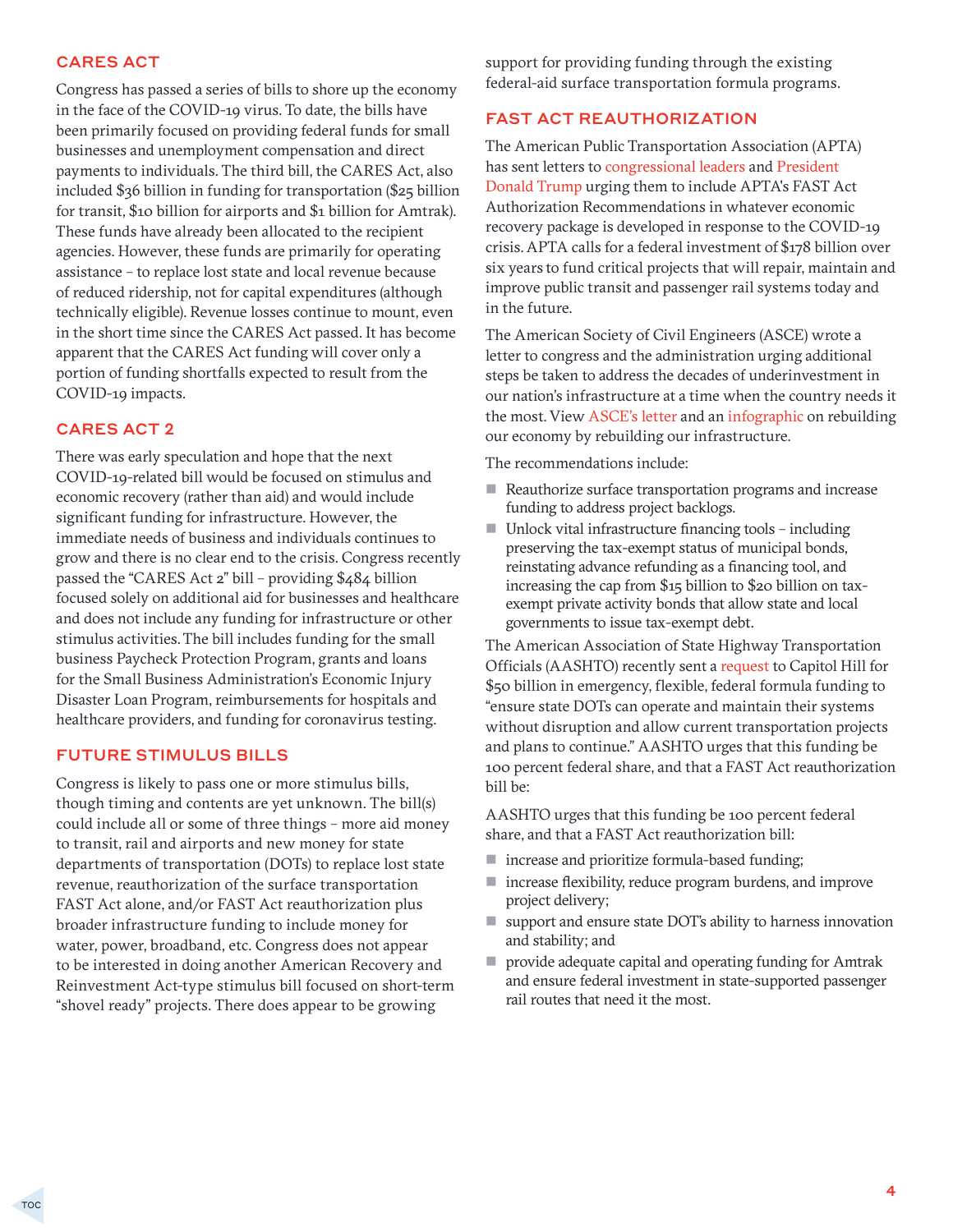#### <span id="page-4-0"></span>FEDERAL DISCRETIONARY GRANT PROGRAMS

A wide range of federal discretionary grant programs make up a substantial source of revenue for transit agencies to advance capital programs, state of good repair projects, fleet purchases and other objectives that may run in parallel with COVID-19 funding needs. The Federal Transit Administration's (FTA) Capital Investment Grant (CIG) program funds major capital investments – New Starts, Small Starts and Core Capacity – developed to serve long-term transit needs. FTA has not yet issued guidance on how to factor COVID-related impacts, such as ridership and revenue disruptions, into project justifications and financial plans. Accelerating projects in the CIG funding pipeline using funds already appropriated by congress can help support economic recovery.

Another example program includes the currently advertised \$311.8 million in Consolidated Rail Infrastructure and Safety Improvements grants for passenger and freight rail projects that address congestion challenges, highway-rail grade crossings, upgrade short line or regional railroad infrastructure, relocate rail lines, improve intercity passenger rail capital assets, and deploy railroad safety technology. Applications are due June 21, 2020.

#### STATE FUNDING

While initial congressional actions focused on the loss of operating revenue to transit agencies, Amtrak and airports, it is now clear that the reduction in vehicle miles traveled is negatively impacting state gas tax and toll revenue. AASHTO estimates that the loss in state transportation revenue will average at least 30 percent over the next 18 months. AASHTO recently issued a twopager on "Why State DOTs Need a \$50 Billion Federal Revenue Backstop for Fiscal Year 2020 and Fiscal Year 21." The AASHTO background document includes findings from a survey of state DOTs, on the impact of COVID-19 on state transportation revenues. AASHTO has also asked that the funds be treated as state revenue so that the money could be used for any and all transportation activities undertaken by state DOTs, including operations.

#### ACTION PLAN: MANAGE COST AND FUNDING

| <b>Immediate Term</b>                                                                                                                                                                                              | <b>Short Term</b>                                                                                                                                                                                                      | <b>Longer Term</b>                                                   |
|--------------------------------------------------------------------------------------------------------------------------------------------------------------------------------------------------------------------|------------------------------------------------------------------------------------------------------------------------------------------------------------------------------------------------------------------------|----------------------------------------------------------------------|
| (Already Happening)                                                                                                                                                                                                | (Next Few Months)                                                                                                                                                                                                      | (Next 12 Months)                                                     |
| - Secure, allocate and manage CARES Act<br>\$25 billion and other grants<br>- Document all COVID-19 related<br>expenses. Identify and pursue<br>new funding<br>- Preserve cash to ensure<br>sustainable operations | - Reduce cost (e.g., postpone nonessential<br>expenditures, refinance debt)<br>- Scenario planning to develop projections<br>for impacts to revenue and expenses<br>- Identify and pursue new<br>funding opportunities | - Identify and test scenarios for "new<br>normal" costs and revenues |

Considerations that may arise when securing, managing and allocating funding in the response and recovery from COVID-19 impacts are discussed as follows:

- **Financial tracking** of all COVID-19-related incremental expenses is critical to be eligible for reimbursement (PPE, signage and communications, increased sanitizing material and labor costs, salaries for employees on administrative leave due to service reductions caused by COVID-19 and employees that are quarantined, etc.)
	- FTA waived the remaining local share requirement for previously appropriated Urbanized Area Formula Grants (49 U.S.C. § 5307) and Rural Area Formula Grants (49 U.S.C. § 5311) for COVID-19-related expenses. This 100 percent federal share applies to all Fiscal Year 2020 and prior year funds under these formula programs and is available for operating expenses or capital projects. However, this authority is only available for COVID-19-related expenses.
	- FTA also increased federal share and expanded eligibilities apply to all available  $\S$  5307 and  $\S$  5311 funds, stating that "Section 5307 and Section 5311 funding that has not already been disbursed by the recipient or passed its period of availability may be used for COVID-19 response at the increased federal share of 100 percent." FTA also stated that "recipients that have open Section 5307 or Section 5311 awards that are within their period of availability, and otherwise would be available to be amended or have the budget revised, may use those funds at the increased federal share for COVID-19 response." Finally, FTA stated that any new applications for awards may use the increased federal share without regard to the funding account year.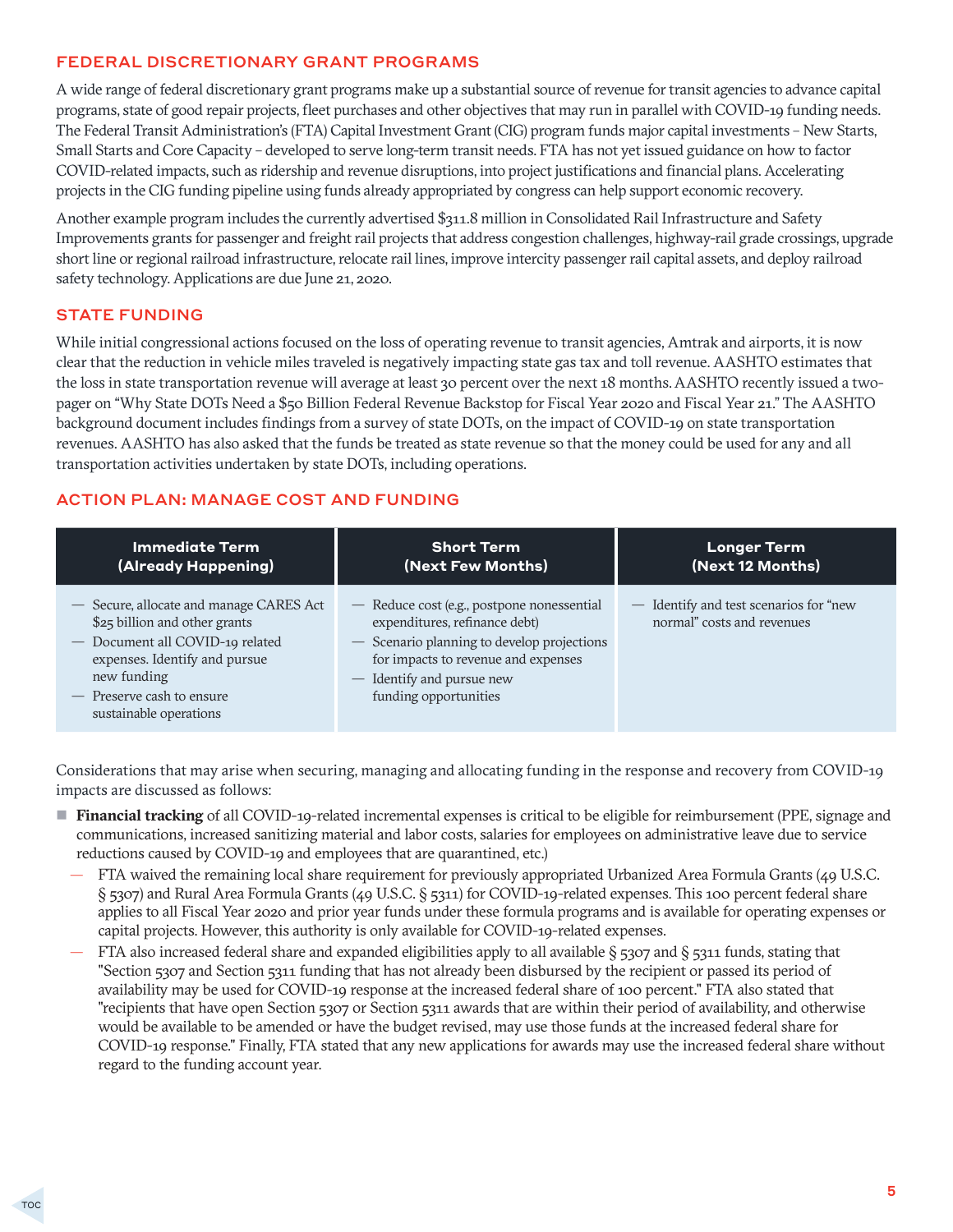- <span id="page-5-0"></span>■ When **deciding which funds to use first** among CARES Act funds, other FTA formula funds being used for emergency relief, agency reserves, or other funds made available at regional or state level, the following general spending principles may be applied:
	- Make full use of most constrained funding sources first:
		- **Emergency relief funds may only be used for** documented COVID-19 related spending
		- CARES Act funds are much more flexible than traditional uses of federal formula grants
	- Identify and fund projects eligible for these sources in priority:
		- Opportunities for agencies to consider de-obligating capital projects not moving forward and maximizing use of standard federal formula funds from previous years
		- Increased federal share of 100 percent is available for all previously appropriated Section 5307 and 5311 FTA formula funds that have not been obligated when these funds are used for COVID-19 response
- CARES Act funding gives opportunity to compensate for lost farebox revenues and for local, regional or state revenues, but will not cover the magnitude of revenue shortfalls that could last years. Considerations impacting fiscal planning may include:
	- Fiscal years 2021 and 2022 will be tight for local governments.
	- Depending on the make-up of the agency ridership, significantly lower fare revenues may continue well into 2021.
	- The intended priority for use of CARES Act funding is for operating expenditures; however, the money could be used for urgent projects in capital improvement plans.
- Letters must be provided to the FTA to designate how state DOTs and designated recipients for urbanized areas (UZAs) will **quickly and fairly sub-allocate CARES Act funds**.
	- CARES Act funding is made available under three major formula programs: Urban Area Formula Grants (5307), State of Good Repair Grants (5337) and Rural Area Formula Grants (5311).
		- Urban Area grant funds are made available to the designated recipient for the UZA in areas above 200,000 population and to states for small UZAs (50,000-199,999 in population).
		- State of Good Repair grant funds are made available to the designated recipient for the UZA for distribution to agencies that provide high-intensity fixed-guideway or bus service.
		- Rural Area grant funds are made available to the state DOT for distribution to transit agencies that provide public transportation in rural areas.
	- FTA does not have specific requirements regarding the process state DOTs or designated recipients use to distribute funds among multiple transit agencies within a UZA, transit agencies in small UZAs, or rural providers.
	- A formula-based approach can help make these funding sub-allocation decisions more transparent and defensible and get much-needed federal funds to subrecipients more quickly than a discretionary process.
- **Temporary program management changes and administrative relief** steps that FTA is taking to ease regulatory burdens during the COVID-19 crisis include:
	- FTA's Public Transportation Agency Safety Plan rule, which would have gone into effect July 20, 2020, will now be deferred until December 31, 2020.
	- All Title VI program document submittals are waived until November 30, 2020.
	- All remaining FTA program oversight reviews (triennial, statement management, etc.) are being deferred until at least October 2020.
	- Submission of FTA-required federal financial reports and milestone progress reports may be deferred for 90 days.

#### Scenario Planning: Identifying Impacts, Including "Known Unknowns"

Transit agencies may identify and test a range of "what if" scenarios when developing new fiscal budgets and projections.

#### RECOVERY OUTLOOK: ECONOMY, EMPLOYMENT AND LOCAL REVENUE

Recovery will come, but its timing and what the "new normal" will be are highly uncertain. Some of the factors below may be considered when evaluating recovery scenarios.

- **Economy** Some metro area economies may recover more quickly than others, as the virus threat passes unevenly across the U.S. Public health models show the duration and magnitude of the public health crisis caused by COVID-19 vary widely by location and the nature of social distancing requirements, business and school closure and other restrictions governed by state and local policies.
- **Employment** Some types of jobs and trip attractors may recover more quickly than others (see the phased plans released by President Trump and various states).
- **Local Tax and Other Revenue** (including sales tax, tolls) – How quickly local tax revenues that support transit will recover is a significant unknown. Some agencies are evaluating scenarios that range from 25 to 50 percent reductions in tax revenue through 2020 with decreasing reductions continuing into 2021.
- **Other local non-operating revenue** sources are also likely to be adversely affected:
	- Advertising is likely to decline significantly in the short term.
	- Third-party funding agreements with partner agencies and entities such as cities, universities, hospitals, etc. may be affected. This can include:
		- Direct resources committed by such partners may be reallocated to essential services or other business purposes as all entities are reviewing and revising their budgets.
		- Abandonment or pause of corporate transit passes may be considered in places where work continues remotely, including universities and college towns.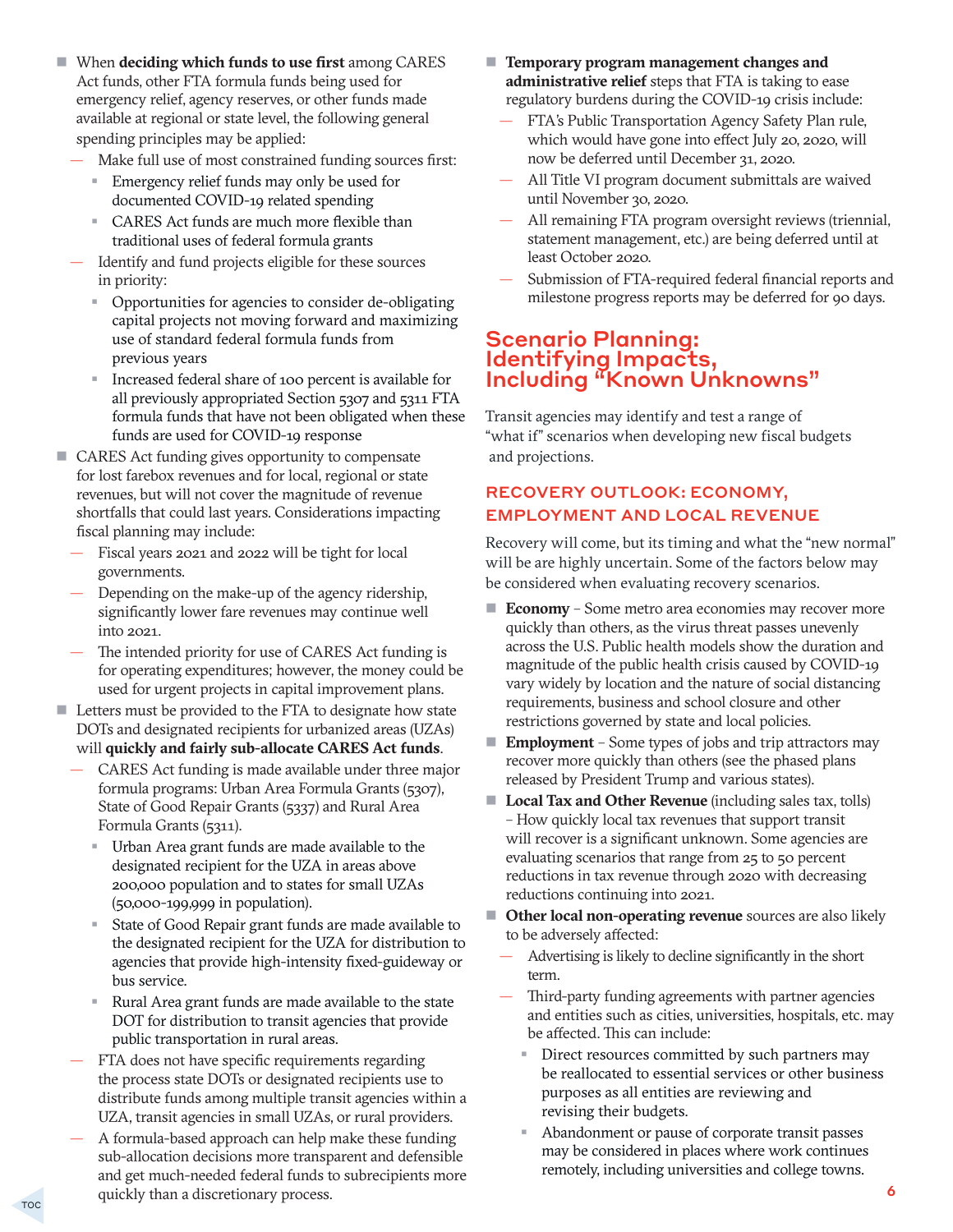#### <span id="page-6-0"></span>RECOVERY OUTLOOK: RIDERSHIP AND FARE REVENUE

In terms of ridership and fare revenue, the outlook is likely to vary widely by the unique characteristics of each market area:

- Services used primarily by transit-dependent riders will be influenced by the health of the labor market for low-income workers.
- Services used primarily by choice riders (including commuter rail, some express buses) may be significantly affected by a bidirectional trend:
	- Riders may choose to stay home and telework instead of commuting to work.
	- Riders may choose to use their cars rather than using crowded transit modes until virus transmission risk is reduced.
- The need for chartered/special services for hospital workers is likely to continue in many locales.

#### RIDERSHIP

- Ridership recovery will likely lag job recovery and may be largely dependent on creating and communicating a sense of safety for riders. Some example safety initiatives may include:
	- assigning personnel to clean and sanitize at stations and on vehicles throughout the day, including at layovers during the route;
	- installing portable hand washing stations or sanitizer dispenser throughout the system;
	- making sanitizing wipes available to riders aboard vehicles;
	- addressing the sanitizing of ticket machine screens in some manner;
	- offering video instructions on how to safely ride transit;
	- developing a campaign that includes local news interviews, public service announcements and social media to encourage people to keep the air clean, keep the streets moving and get back on transit – or some other way to tie environmental and mobility to the restart;
	- adjust to local decisions about requiring face masks for riders, possibly offering disposable masks to riders if they do not have one; and
	- demonstrate strict internal policies (such as taking temperatures before starting a shift for all staff.)
	- Shelter-in-place restrictions implemented across the country resulted in an extreme test case for telecommuting/work from home options available in some industries. As companies resume in-office operations when deemed safe following the release of state and local executive orders, new options may be considered to more widely allow and even promote telecommuting to reduce the number of employees in the office at a time thereby reducing virus transmission rates, reduce real estate costs by requiring less office space, and improve flexibility and work-life balance options for employees. Increased telecommuting would impact transit ridership and fare revenue.
- Incentive and loyalty programs may be developed in marketing campaigns to rebuild ridership.



#### FARE REVENUE CONSIDERATIONS

Fare revenue projections vary widely based on circumstances in each locale and may depend on some of the considerations noted as follows:

#### *Temporary Fare Waiving*

Many transit agencies have waived bus fares to promote social distancing between operators and riders, to keep both safe. Free transit can also offer another benefit: a financial cushion to riders struggling during the pandemic. Small transit systems may be able to temporarily cease fare collection while maintaining service levels since its operational costs are already heavily subsidized by government. Agencies with low farebox recovery ratios can potentially handle a short-term collapse in fare revenue without quickly cutting service, since most of its revenue comes from government sources. That is not possible for larger agencies in New York, California or Washington, D.C. as these systems get well over a third of operating revenue from fares. For agencies that have larger shares of fare revenue, finding the money to stay afloat may require options such as tapping into operating reserves and/or line of credit to cover shortfalls that the CARES Act will not cover.

When deciding when to resume fare collection, policies and procedures should be reviewed to continue social distancing and protection of the operators, such as rear-door loading or locking out lead or tail rail cars to riders and using the honor system for fare payment verification. Agencies are challenged to safeguard their workforce and preserve it in case the COVID-19 outbreak worsens.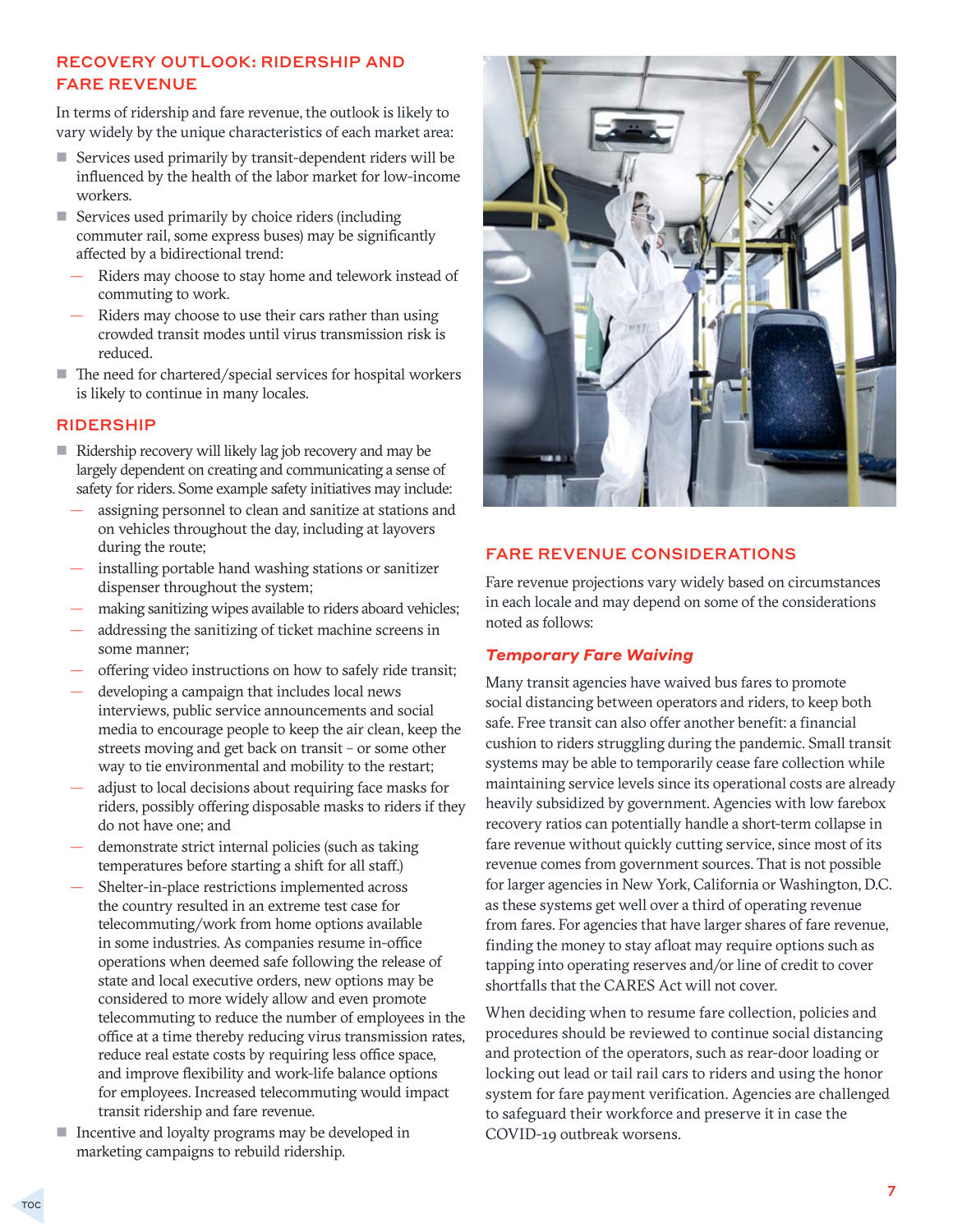#### <span id="page-7-0"></span>*Contactless Fare Collection*

As the global COVID-19 situation continues to evolve, many U.S. states are looking to establish best practices to keep citizens safe when making purchases at physical retail locations, including train stations and on buses. The current environment calls for a reduction in all types of interactions, including how customers interact with payment terminals such as a farebox or ticket vending machine. There are several ways a customer can complete a transaction that reduces physical interactions with a payment terminal. If available, the customer can utilize contactless technology to tap and pay with a bank card or mobile device or use an app-based smartphone. In addition, customers can take advantage of ordering and paying online to avoid any payment interaction during the boarding of rail or bus service.

#### RECOVERY OUTLOOK: CHANGING COSTS

- Transit agencies may face higher costs for:
	- Cleaning/sanitizing
	- Communications and signage to encourage social distancing and other COVID-19-related messaging
	- Higher absenteeism
	- Health insurance costs
	- Employee leave costs
	- Overtime (due to higher absenteeism and sick leave, even if service is lower)
	- Liability insurance costs
	- Demands for higher operator wages to offset risks (in some regions)
- **Lower costs for:** 
	- Fuel
	- Service reductions (if significant, this will also affect maintenance costs)
	- Fare collection and verification



#### ADAPT SERVICE TO EVOLVING MARKET

— Transit agencies across the U.S. have been evaluating service needs and revising service levels to balance requirements to maintain social distancing while still ensuring service for essential workers and those making other essential trips. Some of the strategies that may be utilized to adapt service to the evolving market are described below.



*Example social distancing scenarios evaluated for public transport in Australia and the impact on capacity and service levels.*

#### RIGHT-SIZING SERVICE LEVELS

- Evaluate peak passenger per car/vehicle standards to maintain social distancing. Distancing measures significantly constrain capacity on vehicles due to their narrowness and close seating, which restricts the ability for physical distancing between passengers and may reduce the passenger capacity per vehicle to 10 to 30 percent of peak levels, depending upon the level of distancing implemented.
- Develop pre-set conditions that will dictate when service levels are added to/reduced.
- Evaluate ridership data by individual routes on a weekly basis. Ridership impacts may be greater and take longer to rebound on commuter routes, for example.
- Develop a communications plan to clearly announce service level changes even if the usual amount of notice time and process is not possible between service.
- Consider impacts to labor union schedules, where applicable.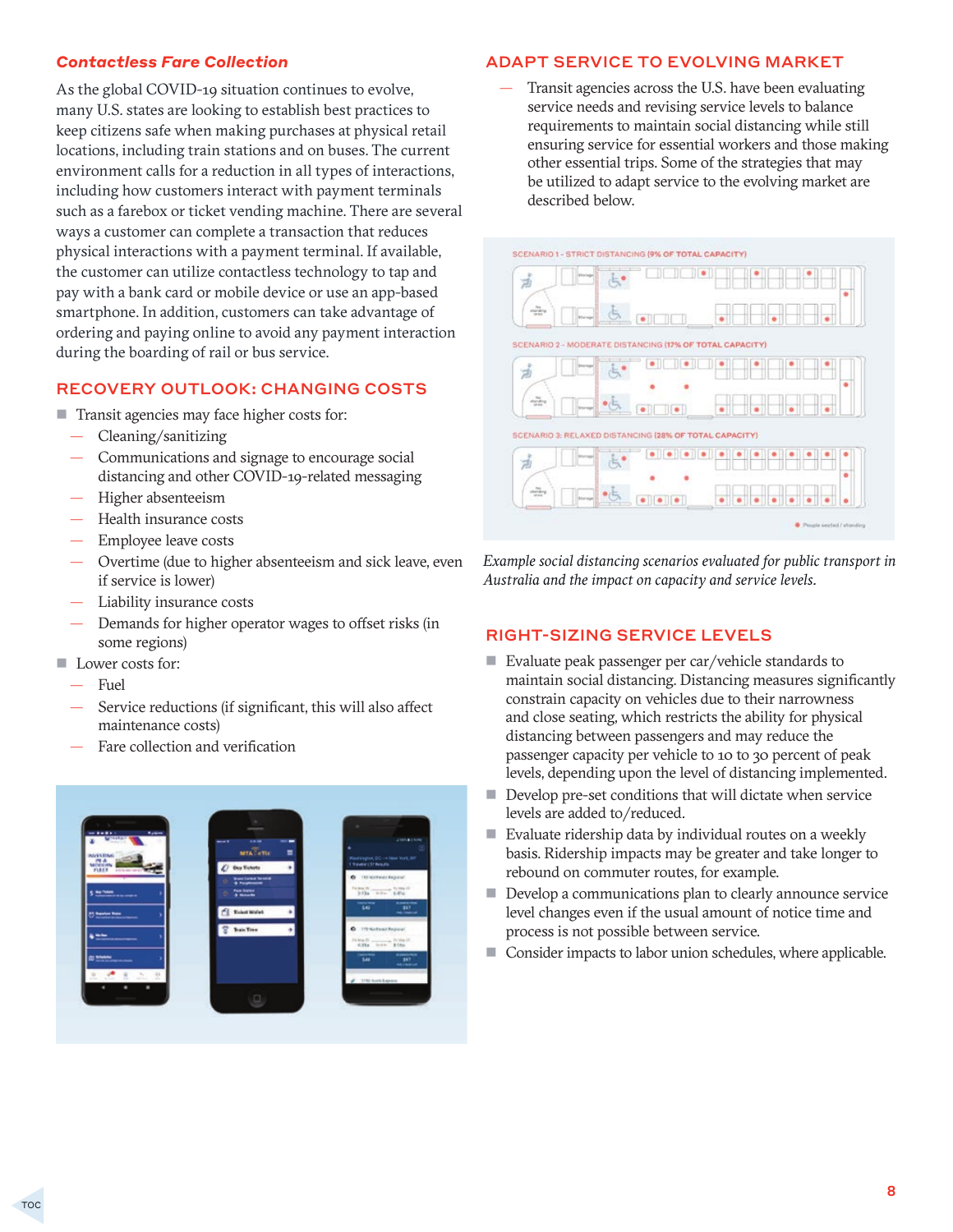#### <span id="page-8-0"></span>ACTION PLAN: ADAPT SERVICE TO EVOLVING MARKET

| <b>Immediate Term</b>                                                                                                                                                                                                                                                                                                                                                                                                                                                                   | <b>Short Term</b>                                                                                                                                                                                                                                                                           | <b>Longer Term</b>                                                                                                                                                                                                                     |
|-----------------------------------------------------------------------------------------------------------------------------------------------------------------------------------------------------------------------------------------------------------------------------------------------------------------------------------------------------------------------------------------------------------------------------------------------------------------------------------------|---------------------------------------------------------------------------------------------------------------------------------------------------------------------------------------------------------------------------------------------------------------------------------------------|----------------------------------------------------------------------------------------------------------------------------------------------------------------------------------------------------------------------------------------|
| (Already Happening)                                                                                                                                                                                                                                                                                                                                                                                                                                                                     | (Next Few Months)                                                                                                                                                                                                                                                                           | (Next 12 Months)                                                                                                                                                                                                                       |
| - Identify and operate essential level<br>of service<br>- Institute policy changes (rear door<br>loading, fare forgiveness, social<br>distancing and capacity, telecommuting)<br>- Set up dashboard for monitoring trends<br>(employment, travel, ridership,<br>costs, revenues)<br>- Optimize Safety and Security:<br>Engage with riders and workers<br>regarding safety of system<br>during pandemic<br>- Identify and take further steps to<br>increase safety of riders and workers | - Monitor and track trends<br>- Develop triggers for phased<br>service resumption<br>Optimize Safety and Security:<br>- Identify what it will take for riders<br>and workers to feel safe in transit<br>- Initiate marketing campaign<br>highlighting steps being taken to<br>ensure safety | - Continue monitoring trends<br>- Phase in resumption of service<br>in scale with demand<br>- Identify and test scenarios for<br>"new normal" service<br>- Optimize Safety and Security:<br>- Continue marketing the<br>safety message |

#### CAPITAL IMPROVEMENT PLANNING

Transportation projects present one of the greatest economic stimulus opportunities by providing jobs for planners, architects and engineers, construction companies and suppliers of transit equipment. Capital transit projects will get people back to work quickly and provide a sustained source of employment over the life of the projects.

Transit agencies may identify lists of early wins projects (but not ONLY shovel-ready projects) to take advantage of any future stimulus funding, such as projects that:

- $\blacksquare$  are advanced in design and have met regulatory requirements,
- help support social distancing, and
- can be operated with reasonably foreseeable revenues.

It will be important to closely monitor local trends in economic recovery, employment, ridership and revenue, adapting projections as the shape of the new normal becomes clearer.

#### ACTION PLAN: CAPITAL IMPROVEMENT PLANNING

| <b>Immediate Term</b>                                                                                                                                                                                        | <b>Short Term</b>                                                                                                                        | <b>Longer Term</b>                                                                                        |
|--------------------------------------------------------------------------------------------------------------------------------------------------------------------------------------------------------------|------------------------------------------------------------------------------------------------------------------------------------------|-----------------------------------------------------------------------------------------------------------|
| (Already Happening)                                                                                                                                                                                          | (Next Few Months)                                                                                                                        | (Next 12 Months)                                                                                          |
| - Consider de-obligating federal grants to<br>projects that have not moved forward, to<br>generate funds available for COVID-19<br>emergency relief and reduce reliance on<br>CARES Act funds for such costs | - Review procurements and defer<br>non-critical projects<br>- Identify early win projects with limited<br>constraints to advance quickly | - Assess impact of changing demand and<br>funding on capital plans and programs;<br>adjust as appropriate |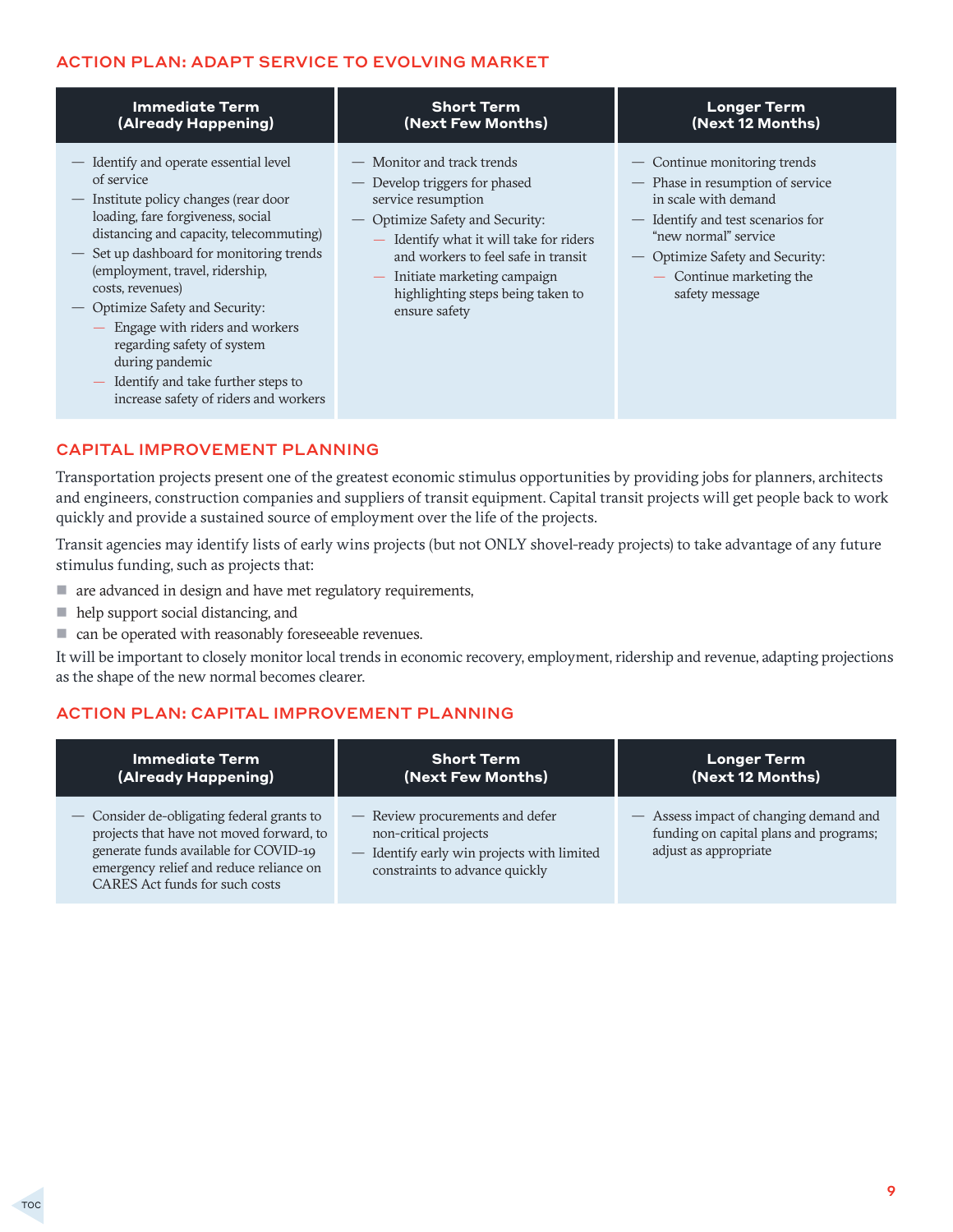# <span id="page-9-0"></span>Innovations and Improvement

The challenges impacts and losses from COVID-19, particularly to agencies that have lost team members, friends and family members, should not be understated or undervalued. This crisis has shown the critical role in society that public transportation plays to provide an essential public service. In recovering from this crisis, all organizations have the opportunity to consider innovations and improvements within their agency to emerge even stronger. Some areas of innovation that agencies may be considering are:

- **new roles** transit agencies can serve in the community through regional partnerships, such as delivering meals and critical supplies to elderly, disabled and others in need;
- new ways to look at **"right-sizing" service levels** to balance the needs of ridership, coverage, capacity and operating costs. Implementing on-demand services on low-used routes could help some agencies to achieve operating cost savings;
- changes to **safety policies and procedures** including fare collection, sanitization procedures, PPE and other ways to limit virus transmission into the future to develop resiliency against future public health crises;
- any needed revisions to **design criteria/standards** to account for how operations (both seating capacity/layout, station platform design, and boarding/alighting including all-door boarding on buses) and mode alignment will change stemming from decisions relating to COVID-19 and to reduce virus transmission in the future; and
- **fare payment technology**, a key area of interaction between passengers and operators/station attendants, which could undergo the revolution needed to replace aging systems. Contactless passes, coupled with off-vehicle payment validation and all-door boarding, could greatly reduce the need for passengers to touch areas and have potentially risky contacts with agency employees.

### Summary Action Plan

The following action plan represents a staged approach to addressing immediate response needs and transitioning into recovery efforts.

|                                                          | <b>Immediate Term</b><br>(Already Happening)                                                                                                                                                                                                                                        | <b>Short Term</b><br>(Next Few Months)                                                                                                                                                                                    | <b>Longer Term</b><br>(Next 12 Months)                                                                                                                |
|----------------------------------------------------------|-------------------------------------------------------------------------------------------------------------------------------------------------------------------------------------------------------------------------------------------------------------------------------------|---------------------------------------------------------------------------------------------------------------------------------------------------------------------------------------------------------------------------|-------------------------------------------------------------------------------------------------------------------------------------------------------|
| <b>Optimize Safety</b><br>and Security                   | Engage with riders and workers<br>regarding safety of system<br>during pandemic<br>Identify and take further steps to<br>increase safety of riders<br>and workers                                                                                                                   | - Identify what it will take for<br>riders and workers to feel safe<br>in transit<br>- Initiate marketing campaign<br>highlighting steps being taken<br>to ensure safety                                                  | - Continue marketing the<br>safety message                                                                                                            |
| <b>Adapt Service</b><br>to the Evolving<br><b>Market</b> | - Identify and operate essential<br>level of service<br>- Institute policy changes (rear<br>door loading, fare forgiveness,<br>social distancing and capacity,<br>telecommuting)<br>- Set up dashboard for<br>monitoring trends (employment,<br>travel, ridership, costs, revenues) | - Monitor and track trends<br>- Develop triggers for phased<br>service resumption                                                                                                                                         | - Continue monitoring trends<br>- Phase in resumption of service<br>in scale with demand<br>- Identify and test scenarios for<br>"new normal" service |
| <b>Manage Cost</b><br>and Funding                        | - Secure, allocate and manage<br>CARES Act and other grants<br>- Document all COVID-19<br>related expenses<br>- Preserve cash to ensure<br>sustainable operations                                                                                                                   | - Reduce cost (e.g., postpone<br>nonessential expenditures,<br>refinance debt)<br>- Scenario planning to develop<br>projects for impacts to revenue<br>and expenses<br>- Identify and pursue new<br>funding opportunities | - Identify and test scenarios for<br>"new normal" costs and revenues                                                                                  |
| <b>Adjust Capital</b><br><b>Plans and</b><br>Programs    | - Consider de-obligating federal<br>grants to projects that have not<br>moved forward, to generate funds<br>available for COVID-19 emergency<br>relief and reduce reliance on<br>CARES Act funds for such costs                                                                     | - Review procurements and<br>defer non-critical projects<br>- Identify early win projects<br>with limited constraints to<br>advance quickly                                                                               | - Assess impact of changing<br>demand and funding on capital<br>plans and programs; adjust<br>as appropriate                                          |